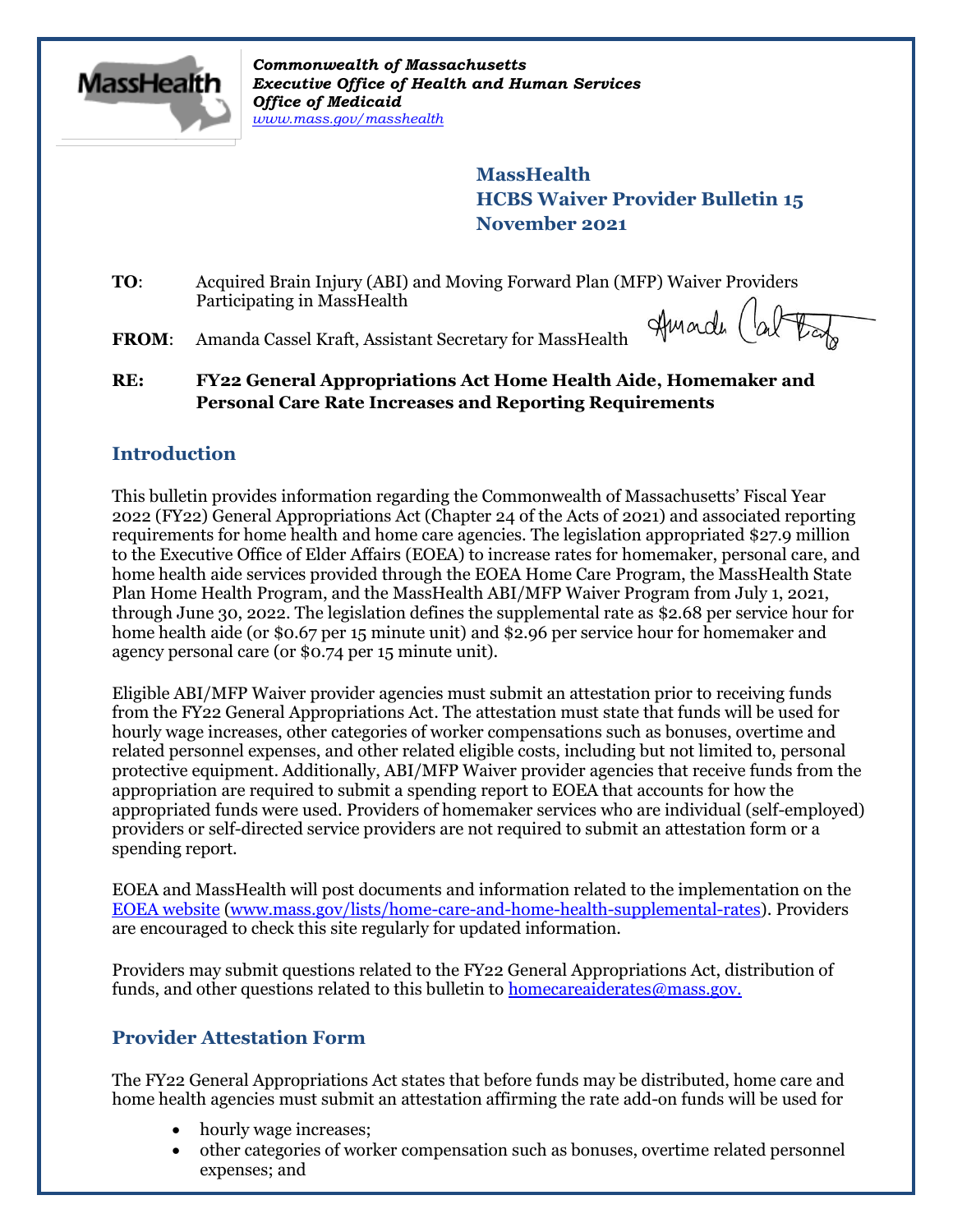**MassHealth HCBS Waiver Provider Bulletin 15 November 2021 Page 2 of 3**

other related eligible costs, including but not limited to, personal protective equipment.

EOEA and MassHealth have created an [online attestation form](https://app.keysurvey.com/f/41591527/101f/) [\(app.keysurvey.com/f/41591527/101f/\)](https://app.keysurvey.com/f/41591527/101f/) for home care and home health agencies to complete by **Wednesday, December 1, 2021.** The form can be accessed from any internet browser.

ABI/MFP Waiver provider agencies are only required to submit a single provider attestation form that includes all of their state-funded contracts for the provision of homemaker, personal care, and/or home health aide services under MassHealth and through the EOEA Homecare Program. ABI/MFP Waiver provider agencies will find additional guidance regarding allowable uses for the rate add-ons at the [EOEA website](https://www.mass.gov/lists/home-care-and-home-health-supplemental-rates) [\(www.mass.gov/lists/home-care-and-home-health](https://www.mass.gov/lists/home-care-and-home-health-supplemental-rates)[supplemental-rates\)](https://www.mass.gov/lists/home-care-and-home-health-supplemental-rates).

ABI/MFP Waiver provider agencies are required to save or print a copy of their attestation submission for their records.

## **Provider Spending Report**

Home health and home care agencies are required to submit a single spending report that includes all of their state-funded contracts for the provision of homemaker, personal care, and/or home health aide services under the EOEA Home Care Program, the MassHealth State Plan Home Health Program, and the MassHealth ABI/MFP Waiver Program. The spending report must account for the use of all appropriated funds received and be submitted to EOEA.

EOEA and MassHealth will create an online spending report tool for providers. EOEA and MassHealth will release this spending report form and instructions in subsequent provider communications and post a link to the report tool on the EOEA website below. Providers may expect the spending report to align with the types of allowable uses of the appropriate funds outlined in the legislation.

## **EOEA and MassHealth Provider Content Page**

EOEA and MassHealth will post documents and information related to the implementation of FY22 General Appropriations Act on the [EOEA website](https://www.mass.gov/lists/home-care-and-home-health-supplemental-rates) [\(www.mass.gov/lists/home-care-and-home](https://www.mass.gov/lists/home-care-and-home-health-supplemental-rates)[health-supplemental-rates\)](https://www.mass.gov/lists/home-care-and-home-health-supplemental-rates). Providers are encouraged to check this site regularly for updated information.

Providers are encouraged to submit questions regarding this implementation to [homecareaiderates@mass.gov.](mailto:homecareaiderates@mass.gov)